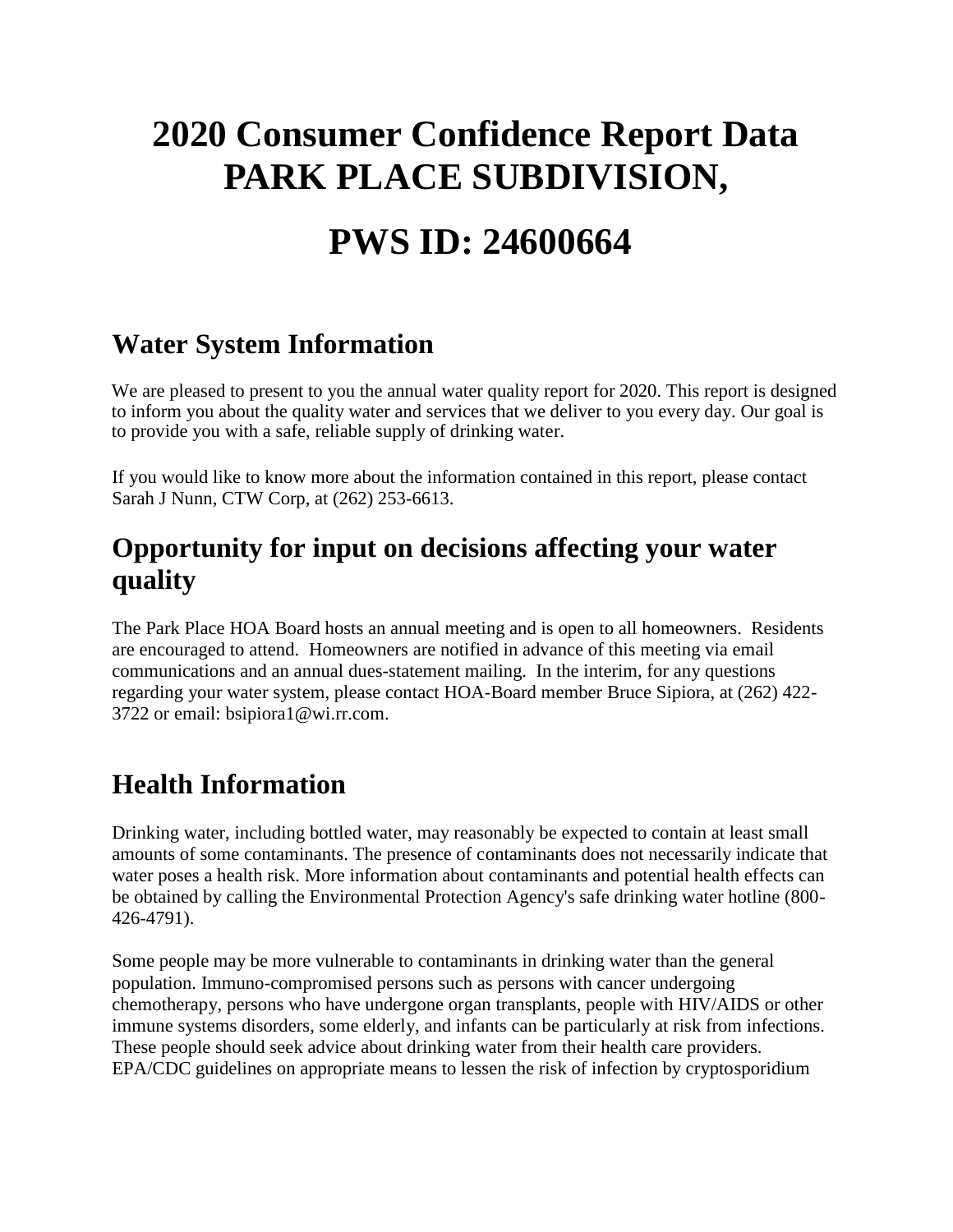and other microbial contaminants are available from the Environmental Protection Agency's safe drinking water hotline (800-426-4791).

### **Source(s) of Water**

| <b>Source ID Source</b> |                 | <b>Depth (in feet) Status</b> |        |
|-------------------------|-----------------|-------------------------------|--------|
|                         | Groundwater 630 |                               | Active |
|                         | Groundwater 300 |                               | Active |

To obtain a summary of the source water assessment, please contact Sarah Nunn at (262)253- 6613.

### **Educational Information**

The sources of drinking water, both tap water and bottled water, include rivers, lakes, streams, ponds, reservoirs, springs and wells. As water travels over the surface of the land or through the ground, it dissolves naturally occurring minerals and, in some cases, radioactive material, and can pick up substances resulting from the presence of animals or from human activity. Contaminants that may be present in source water include:

Microbial contaminants, such as viruses and bacteria, which may come from sewage treatment plants, septic systems, agricultural livestock operations and wildlife. Inorganic contaminants, such as salts and metals, which can be naturally- occurring or result from urban stormwater runoff, industrial or domestic wastewater discharges, oil and gas production, mining or farming.

Pesticides and herbicides, which may come from a variety of sources such as agriculture, urban stormwater runoff and residential uses.

Organic chemical contaminants, including synthetic and volatile organic chemicals, which are by-products of industrial processes and petroleum production, and can also come from gas stations, urban stormwater runoff and septic systems.

Radioactive contaminants, which can be naturally occurring or be the result of oil and gas production and mining activities.

In order to ensure that tap water is safe to drink, EPA prescribes regulations that limit the amount of certain contaminants in water provided by public water systems. FDA regulations establish limits for contaminants in bottled water, which shall provide the same protection for public health.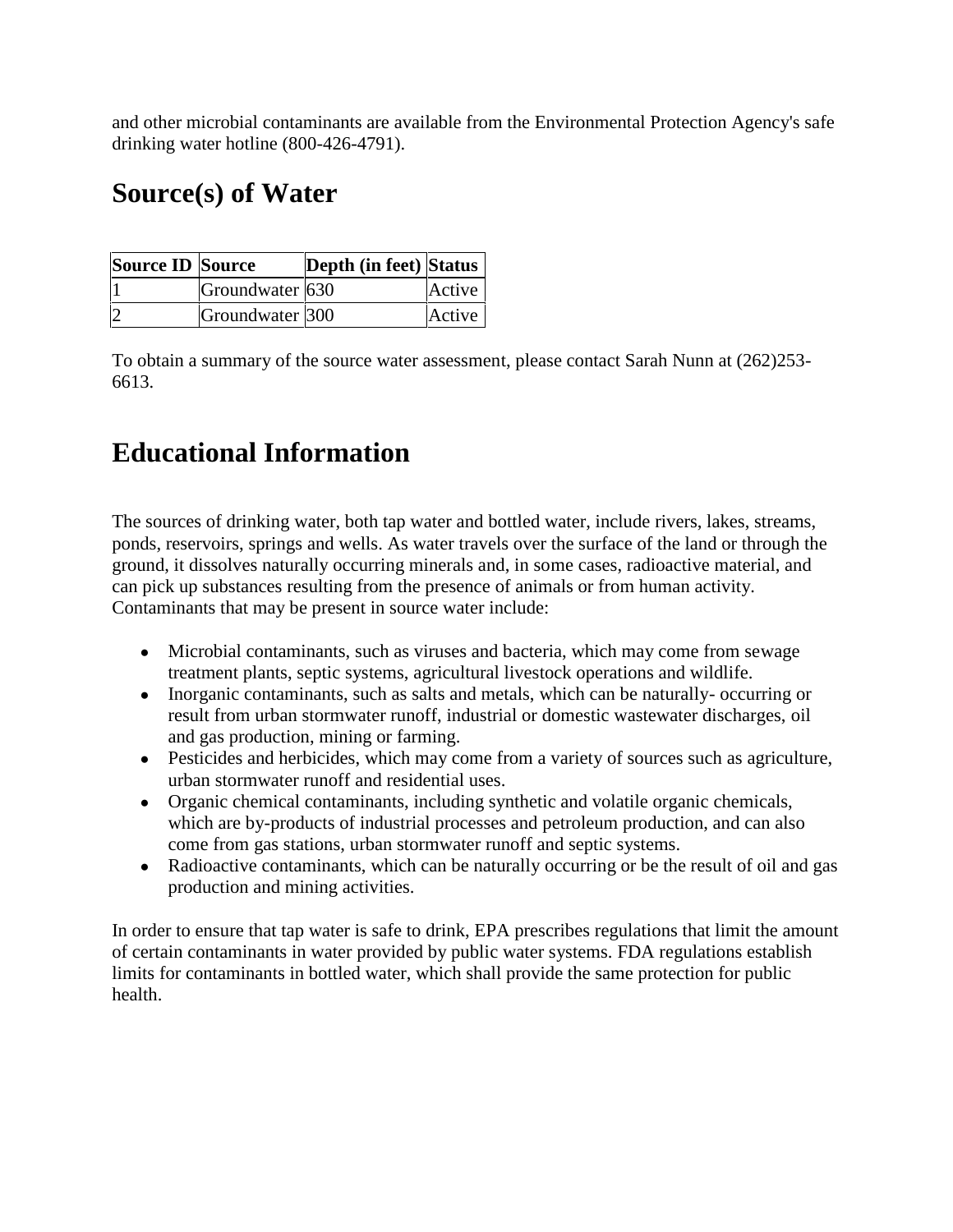### **Definitions**

| <b>Term</b>                      | <b>Definition</b>                                                                                                                                                                                                                                                                   |
|----------------------------------|-------------------------------------------------------------------------------------------------------------------------------------------------------------------------------------------------------------------------------------------------------------------------------------|
| AL                               | Action Level: The concentration of a contaminant which, if exceeded, triggers<br>treatment or other requirements which a water system must follow.                                                                                                                                  |
| Level 1<br>Assessment            | A Level 1 assessment is a study of the water system to identify potential problems<br>and determine, if possible, why total coliform bacteria have been found in our<br>water system.                                                                                               |
| Level <sub>2</sub><br>Assessment | A Level 2 assessment is a very detailed study of the water system to identify<br>potential problems and determine, if possible, why an E. coli MCL violation has<br>occurred or why total coliform bacteria have been found in our water system, or<br>both, on multiple occasions. |
| <b>MCL</b>                       | Maximum Contaminant Level: The highest level of a contaminant that is allowed<br>in drinking water. MCLs are set as close to the MCLGs as feasible using the best<br>available treatment technology.                                                                                |
| <b>MCLG</b>                      | Maximum Contaminant Level Goal: The level of a contaminant in drinking water<br>below which there is no known or expected risk to health. MCLGs allow for a<br>margin of safety.                                                                                                    |
| <b>MFL</b>                       | million fibers per liter                                                                                                                                                                                                                                                            |
| <b>MRDL</b>                      | Maximum residual disinfectant level: The highest level of a disinfectant allowed<br>in drinking water. There is convincing evidence that addition of a disinfectant is<br>necessary for control of microbial contaminants.                                                          |
| <b>MRDLG</b>                     | Maximum residual disinfectant level goal: The level of a drinking water<br>disinfectant below which there is no known or expected risk to health. MRDLGs<br>do not reflect the benefits of the use of disinfectants to control microbial<br>contaminants.                           |
| mrem/year                        | millirems per year (a measure of radiation absorbed by the body)                                                                                                                                                                                                                    |
| <b>NTU</b>                       | Nephelometric Turbidity Units                                                                                                                                                                                                                                                       |
| pCi/l                            | picocuries per liter (a measure of radioactivity)                                                                                                                                                                                                                                   |
| ppm                              | parts per million, or milligrams per liter (mg/l)                                                                                                                                                                                                                                   |
| ppb                              | parts per billion, or micrograms per liter (ug/l)                                                                                                                                                                                                                                   |
| ppt                              | parts per trillion, or nanograms per liter                                                                                                                                                                                                                                          |
| ppq                              | parts per quadrillion, or picograms per liter                                                                                                                                                                                                                                       |
| <b>TCR</b>                       | <b>Total Coliform Rule</b>                                                                                                                                                                                                                                                          |
| <b>TT</b>                        | Treatment Technique: A required process intended to reduce the level of a<br>contaminant in drinking water.                                                                                                                                                                         |

## **Detected Contaminants**

Your water was tested for many contaminants last year. We are allowed to monitor for some contaminants less frequently than once a year. The following tables list only those contaminants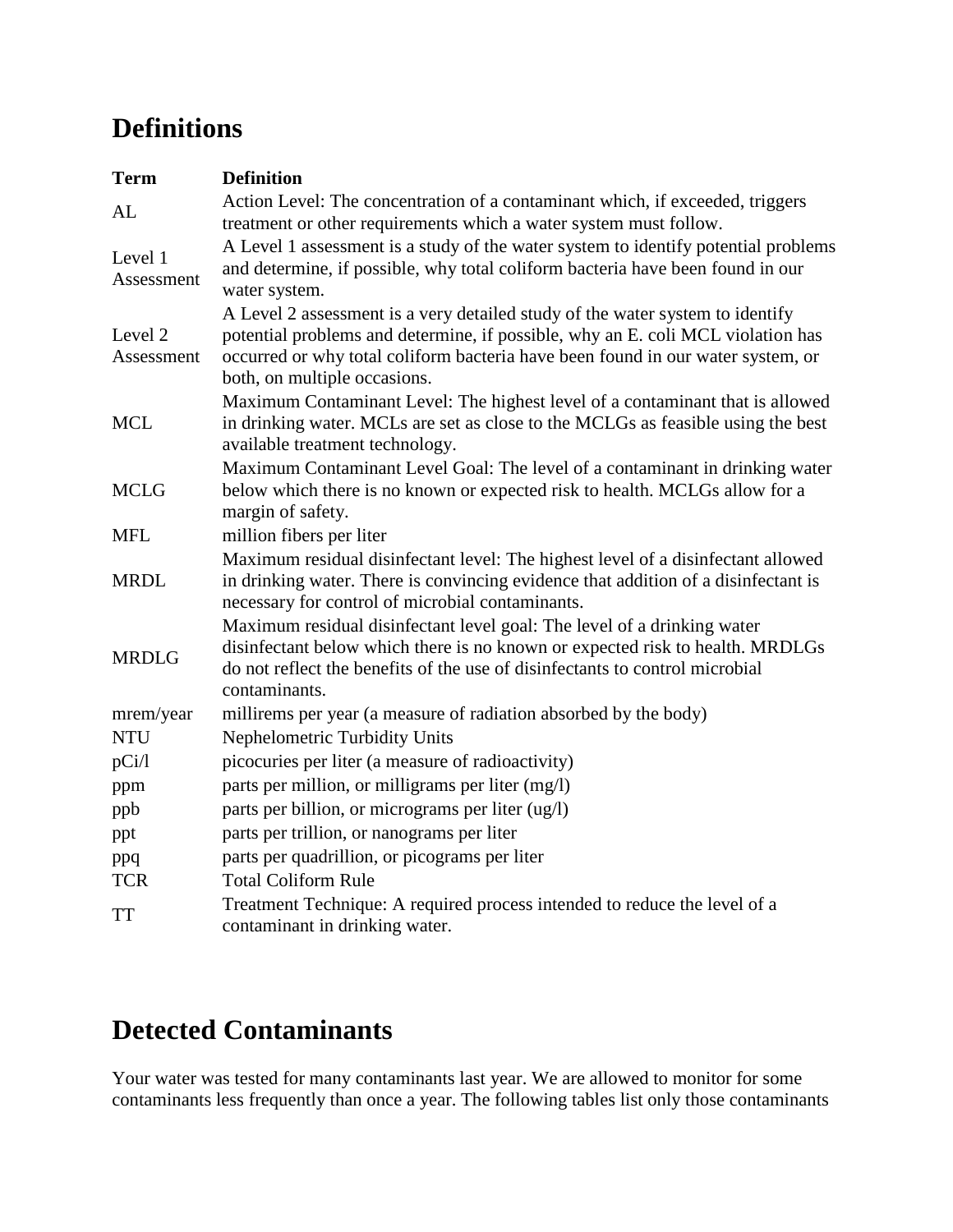which were detected in your water. If a contaminant was detected last year, it will appear in the following tables without a sample date. If the contaminant was not monitored last year, but was detected within the last 5 years, it will appear in the tables below along with the sample date.

#### **Inorganic Contaminants**

| Contaminant<br>(units)   |                | Site MCL MCLG  | Level<br>Found | Range              | <b>Sample</b><br>Date (if<br>prior to<br>2020) | <b>Violation</b> | <b>Typical Source of</b><br><b>Contaminant</b>                                                                                                                  |
|--------------------------|----------------|----------------|----------------|--------------------|------------------------------------------------|------------------|-----------------------------------------------------------------------------------------------------------------------------------------------------------------|
| <b>ARSENIC</b><br>(ppb)  | 10             | n/a            | 1              | $0 - 1$            | 7/5/2018                                       | No               | Erosion of natural<br>deposits; Runoff from<br>orchards; Runoff<br>from glass and<br>electronics<br>production wastes                                           |
| <b>BARIUM</b><br>(ppm)   | $\overline{c}$ | $\overline{2}$ | 0.033          | $0.023 -$<br>0.033 | 7/5/2018                                       | No               | Discharge of drilling<br>wastes; Discharge<br>from metal refineries;<br>Erosion of natural<br>deposits                                                          |
| <b>CHROMIUM</b><br>(ppb) | 100            | 100            | $\overline{c}$ | $1 - 2$            | 7/5/2018                                       | No               | Discharge from steel<br>and pulp mills;<br>Erosion of natural<br>deposits                                                                                       |
| <b>FLUORIDE</b><br>(ppm) | $\overline{A}$ | $\overline{4}$ | 0.8            | $0.7 -$<br>0.8     | 7/5/2018                                       | No               | Erosion of natural<br>deposits; Water<br>additive which<br>promotes strong<br>teeth; Discharge from<br>fertilizer and<br>aluminum factories                     |
| NICKEL (ppb)             | 100            |                | 3.4400         | 2.1300<br>3.4400   | 7/5/2018                                       | No               | Nickel occurs<br>naturally in soils,<br>ground water and<br>surface waters and is<br>often used in<br>electroplating,<br>stainless steel and<br>alloy products. |
| <b>SODIUM</b><br>(ppm)   | n/a            | n/a            | 44.10          | $39.30 -$<br>44.10 | 7/5/2018                                       | N <sub>o</sub>   | n/a                                                                                                                                                             |